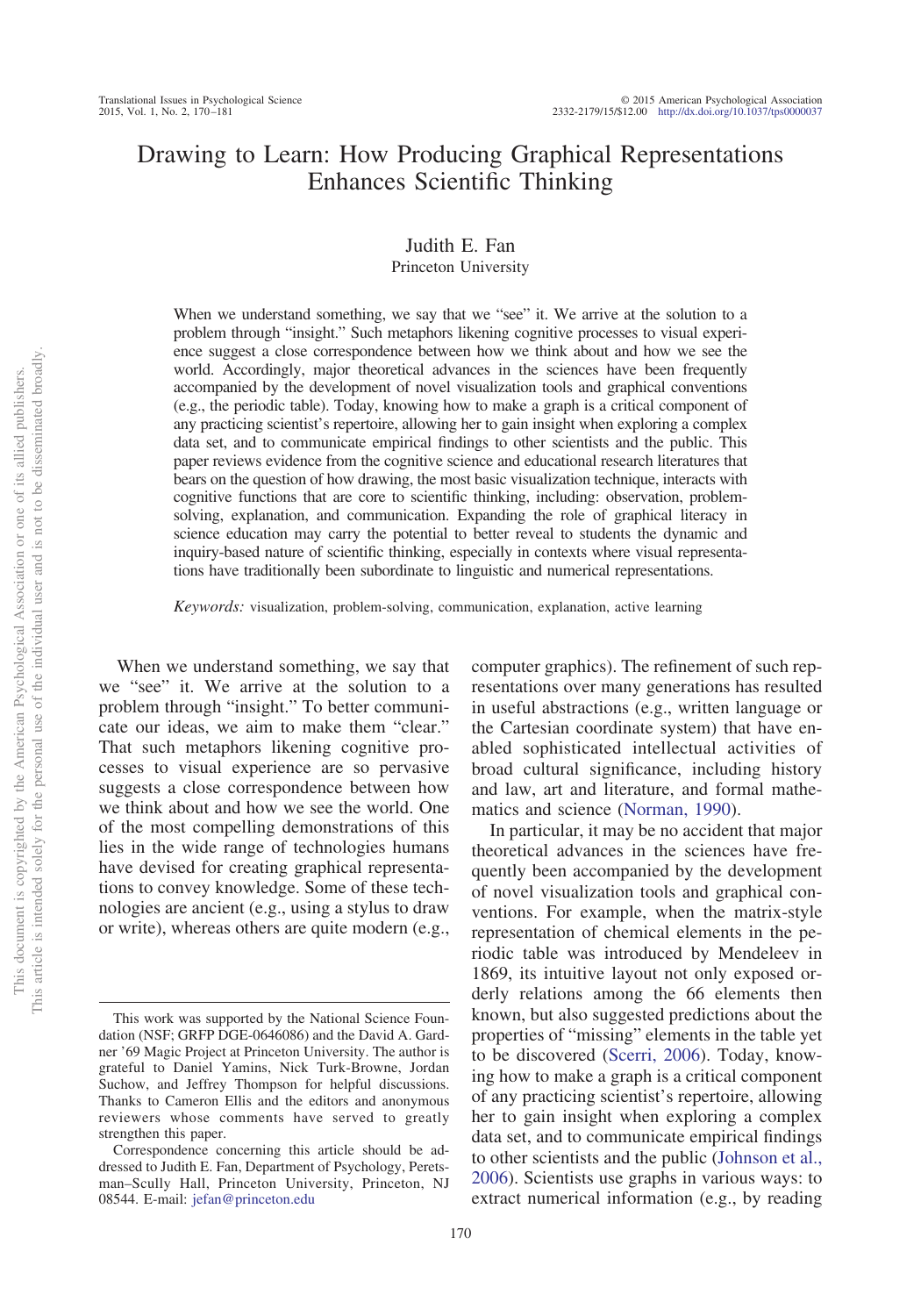numbers off the axis), to compare elements (e.g., the height of two bars), to categorize patterns (e.g., based on qualitative shape information), and to identify outliers or other anomalous observations (Springmeyer, Blattner, & Max, 1992). In many cases, multiple formats may be available for representing the same information (e.g., list of numbers, bar graph, scatterplot). Whereas some make interpretation difficult (as lists of numbers often do), others (e.g., bar graphs for categorical data, scatterplots for bivariate continuous data) can plainly reveal important patterns (Card, Mackinlay, & Shneiderman, 1999). Indeed, figuring out which representations are best suited for expressing the underlying structure in data itself constitutes a central aspect of scientific discovery.

Considering the great value that graphical representations confer to the scientist in the laboratory (Fisher, Green, & Arias-Hernández, 2011; Gooding, 2010), developing visualization skills may enhance learning and engagement of students in the classroom. Especially in contexts in which visual modes of understanding have historically been subordinate to linguistic and numerical ones (Balchin & Coleman, 1966; Fry, 1981; Postigo & Pozo, 2004), conferring greater priority to graphical literacy in science education may carry the potential to better reveal to students the dynamic and inquiry-based nature of scientific thinking (Ainsworth, Prain, & Tytler, 2011; Donovan, Bransford, & Pellegrino, 1999).

This paper considers how drawing, the most basic visualization technique, interacts with cognitive functions that are core to scientific thinking to support observation, problem-solving, explanation, and communication. Here, "drawing" refers to manual mark-making techniques which yield images that serve some purpose. Depending on the context, these images may carry different names, such as: "map," "graph," "sketch," "diagram," "chart," and so forth. Drawings may be neat or they may be untidy, but this paper is primarily concerned with drawings that "assist in the development of... ideas" (Fish & Scrivener, 1990), rather than those that merely possess aesthetic value. Moreover, although this paper does not explicitly address modern visualization techniques such as computer-assisted plotting, a thorough understanding of how manual drawing influences cognition should yield principles that also apply to our use of these other tools.

### **Drawing as a Mode of Observing the World**

How does drawing support close observation in science? One domain in which image-making (and drawing, in particular) has long played an essential role in organizing scientific knowledge is the life sciences (Daston & Galison, 2010). Many biological processes unfold on a spatial and temporal scale that is impossible to visualize without the aid of sophisticated tools and techniques. For example, although cell division is ubiquitous among living organisms, being able to observe the subcellular mechanisms that perform this process requires the use of microscopes and appropriately stained tissue samples.

Thus, developing student's abilities to make sense of their own observations is a crucial objective of biology, and indeed, all science instruction. Drawing is one means by which students have an opportunity to move beyond initial assumptions about how a plant or animal looks, to concentrate on the physical properties of the actual specimen in front of them (Dirnberger, McCullagh, & Howick, 2005; Leslie, 1980). Attending to the unique aspects of their specimen helps to make clear to students how biological diversity manifests in multiple ways— both across taxonomic categories and between individual members of a species. To help students tackle the inherent complexity of organic forms, teachers may find inspiration from the elements of art (i.e., line, shape, form, texture, value, and color), which can direct students' gaze to different aspects of their specimen (Leslie, 1980). For example, as part of a unit on botany, it may be valuable to include plant drawing exercises exploring a few of these visual elements, e.g., tracing lines to record leaf venation patterns, outlining shape contours that identify plant species, rubbings to capture texture information (Dempsey & Betz, 2001).

The empirical literature on observational drawing in classroom settings suggests that such potential benefits are far from automatic. Rather, the success of drawing exercises crucially depends on whether drawing provide opportunities to reflect upon recently acquired information (Hall, Bailey, & Tillman, 1997), compare against reference knowledge (Van Meter, 2001), and receive targeted feedback from instructors (Landin, 2011). In other words, simply instructing students to draw is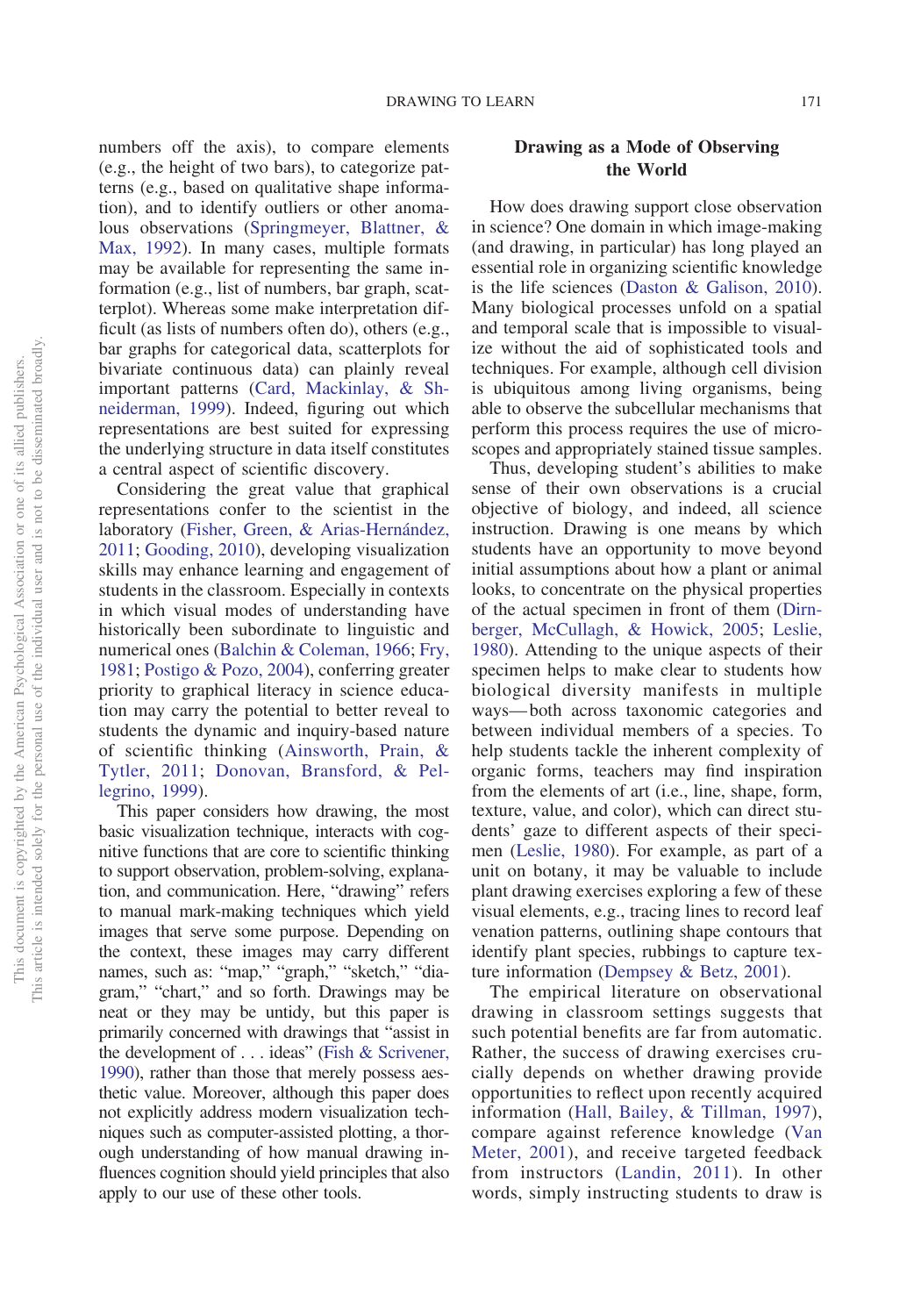not enough to induce more attentive observation. For example, in one study that examined how high-school and teacher-training students drew landscapes based upon photographs and field-site observations, Martínez-Peña and Gil-Quílez (2014) found that many students either ignored the instructions to draw the landscape or produced "schematic" and/or "artistic" drawings that were missing crucial and relevant geological features (e.g., rocks). Consistent with the idea that these simplistic drawings reflected an impoverished conceptual understanding about the meaning of their observations, these students later performed poorly on test questions that tapped understanding of the causal relationships between geological features of the landscape.

In a longitudinal study of undergraduate majors in an introductory biology laboratory course, students were encouraged to attend closely to the structure and characteristics of the specimens examined in each laboratory session (Figure 1b). Some students were prompted to provide verbal descriptions of their observations (Description Only); other students were instructed to draw their specimens (Draw Only); and the remaining students drew their specimens and received feedback about their drawing technique throughout the semester (Draw with Instruction). Landin (2011) found that although all groups displayed greater biology content knowledge at the end of the semester, the Draw with Instruction group improved the most and significantly more than the Description-Only group, and the Draw-Only group exhibited an intermediate degree of improvement.

Taken together, these findings suggest that students may not spontaneously abstract the relevant features from their observations when asked to draw; nevertheless, these are skills that can be developed over time with adequate guidance and targeted feedback. Foundational questions remain concerning the relationship between drawing and observing. A potential route by which drawing from observation may facilitate learning is through common mechanisms that support visual learning induced by observation alone, such as by changing how students pay attention to different visual features of an object (Goldstone, 1998). For instance, students initially learning to distinguish leaves from different trees may be neither able to perceptually discriminate nor produce a drawing that differentiates them. However, practice making drawings that highlight fine contour information and textural details may improve students' ability to be more sensitive to that information when they later encounter other plants. Future research should aim to more directly evaluate causal links between drawing and observation skills in real-world learning environments (Coates, 1984), as well as elucidate the basic cognitive mechanisms by



*Figure 1.* (a) Onion root tip cells labeled by phase of cell cycle. From "Lab: Mitosis in Onion Root Tip Cells" [Lab worksheet], n.d., Marietta College. Adapted with permission of the Department of Biology and Environmental Science, Marietta College. (b) Drawings of plant and animal specimens from students who received  $\sim$  10 min of drawing instruction and feedback each week to supplement their observational drawing workbook exercises. Adapted from *Perceptual Drawing as a Learning Tool in a College Biology Laboratory* (p. 61), by J. Landin, 2011, doctoral dissertation, North Carolina State University.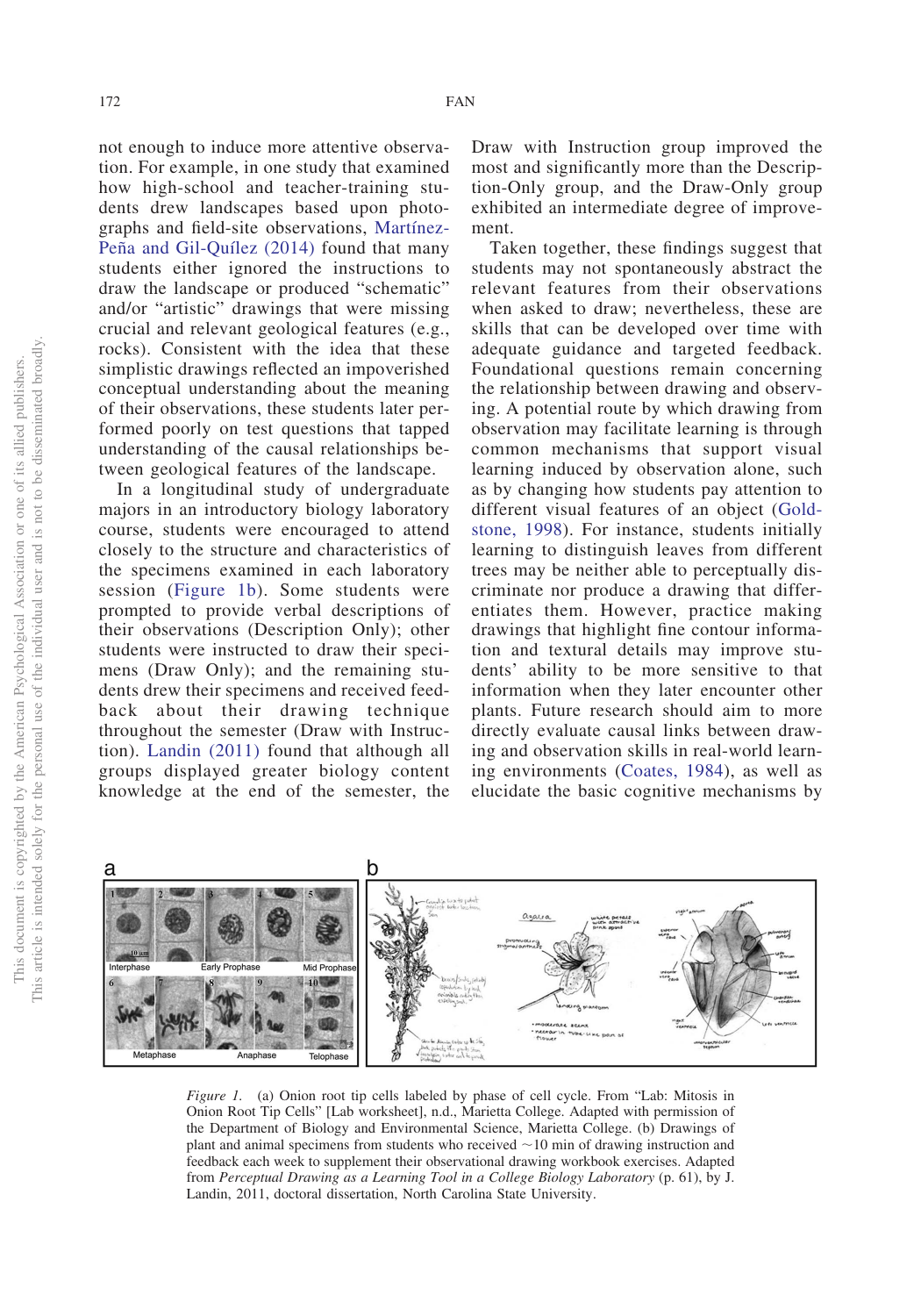which honing observational skills through drawing promotes conceptual learning (Kindfield, 1994; Nelson, Martin, & Baldwin, 1998).

## **Drawing as Window Into Ongoing Learning**

Drawings are necessarily selective representations that include some details and omit others; thus, every mark a student makes in a drawing may be diagnostic of what students are and are not learning (Dove, Everett, & Preece, 1999; Ehrlén, 2009). Indeed, drawings have been used to identify misconceptions about biological processes held by beginning biology students as well as by student teachers who are poised to begin teaching biology classes (Dikmenli, 2015; Köse, 2008). Furthermore, multiple studies using different paradigms have shown that the quality and accuracy of drawings correlate with subsequent performance on tests of reasoning about just-learned material (Greene, 1989; Hall et al., 1997). Thus, a core goal of drawing interventions may be to develop self-directed activities that help students learn to detect their own errors and identify gaps in their own understanding (Van Meter, Aleksic, Schwartz, & Garner, 2006).

What is the best way to cultivate this kind of awareness about one's own learning? Many classic studies using drawing manipulations have focused on assessing how to strengthen reading comprehension, usually by soliciting either verbal paraphrases or drawings (Alesandrini, 1981; Lesgold, Levin, Shimron, & Guttmann, 1975). Unfortunately, the methods used to evaluate potential differences (e.g., freerecall vs. recognition tests) and the results of these studies have been mixed (Hall et al., 1997; Van Meter & Garner, 2005), precluding clear conclusions about the conditions under which drawing can effectively guide learning.

Van Meter (2001) sought to address these inconsistencies by testing the hypothesis that drawing exercises must be "supported" to be effective and that they may benefit "higherorder" (i.e., construction of a mental model, assessed through free recall) but not "lowerorder" learning (i.e., mere recognition memory). In this study, all students (fifth graders) were given a text passage describing basic features of the human nervous system. Students in

the most supported condition read the passage and then inspected two provided illustrations before producing their own drawings; they then answered questions that entailed comparing features of their drawing to the provided illustrations. Students in the second condition also produced drawings and were told that they could modify their drawings based upon the provided illustrations, but they were not guided to make detailed comparisons. In one of two control conditions, students read the text and produced drawings based on its content, but they were not provided with illustrations. The remaining students read the text and inspected the provided illustrations, but did not draw. The students who were prompted with questions to explicitly relate their drawings to the provided illustrations constructed the most accurate drawings and scored significantly higher on the free-recall posttest. No differences were found on recognition posttest items, which the author interprets as revealing a dissociation between higherorder and lower-order benefits of drawing. Interestingly, these participants also engaged in more self-monitoring than did reading-only control participants. This is consistent with the possibility that prompting students to compare their drawings against reference illustrations resulted in better encoding of the material, and it highlighted errors and inconsistencies in the students' initial drawings that might have gone undetected without the feedback provided by the reference illustrations. Taken together, this prior work suggests that drawings are a rich source of diagnostic information about how and what students perceive, and that producing drawings can benefit ongoing learning so long as these exercises are accompanied by sufficient instruction and explicit guidance as to how to make them and use them in conjunction with other sources of information to deepen their understanding of a new concept.

Nevertheless, there remain fundamental questions about how drawing supports learning that future investigations would do well to address. Much of the extant empirical literature that has examined the educational consequences of drawing practice has been motivated as a way to test for overall differences between verbal and pictorial modes of representation (Alesandrini, 1981; Bobek & Tversky, 2014; Landin, 2011; Mayer, Bove, Bryman, Mars, & Tapangco, 1996) rather than as a means of elucidating the underlying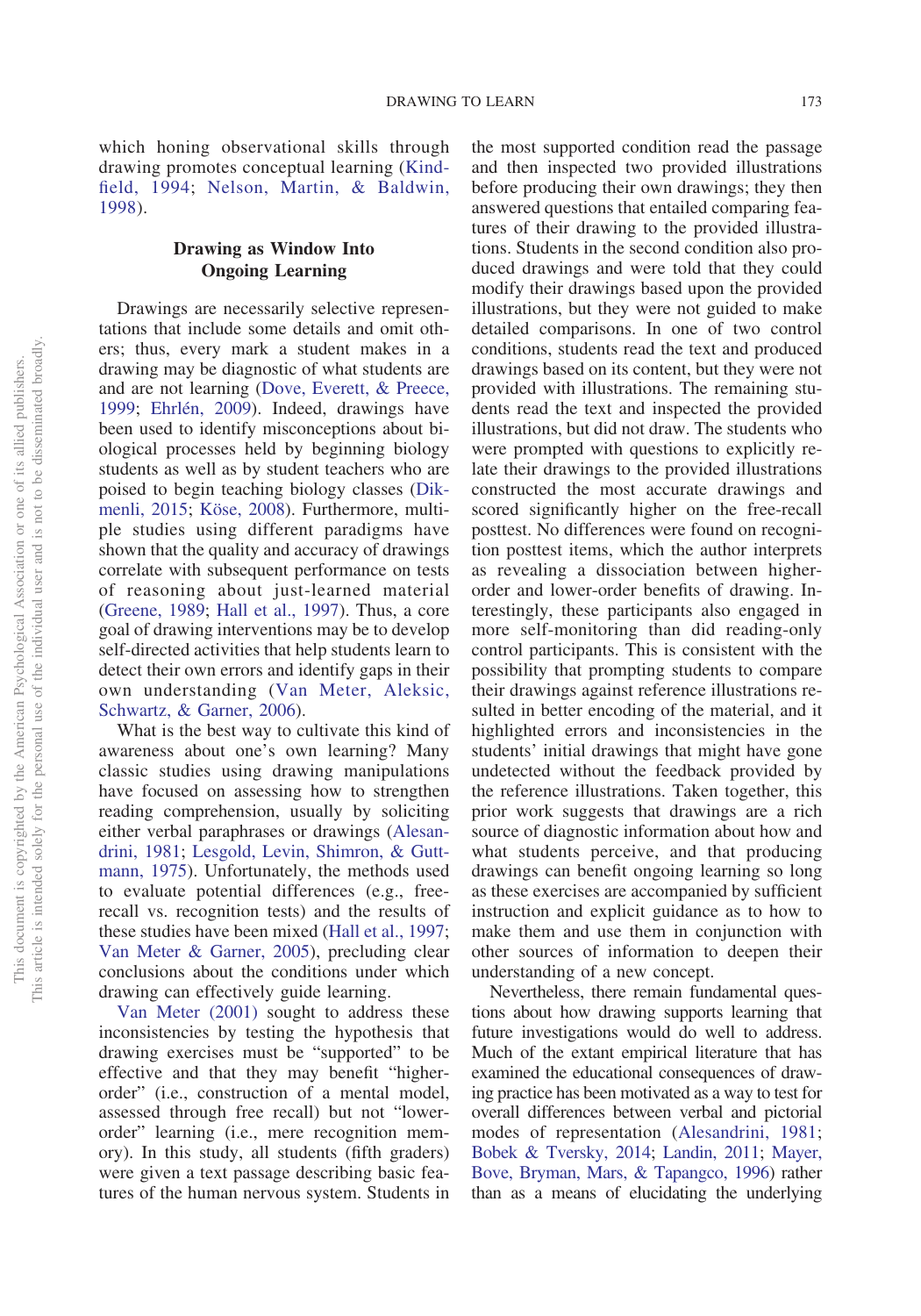learning mechanisms engaged when students process what they see and/or are reading about by producing drawings.

However, drawing is a complex behavior that has both active (i.e., involving coordinated motor movements) and constructive (i.e., synthesizing forms from simpler elements) aspects (Chi, 2009). Yet most experimental designs that have contrasted drawing activities with visual inspection of provided images have confounded these two factors (Van Meter, 2001); thus, it is not clear which of these explains the effects of drawing practice. The active component of drawing may be isolated in future experiments by including a "guided-tracing" condition in which the student directly traces over an existing drawing, but does not generate drawings based on their own thoughts or experiences. The constructive component of drawing could be isolated by including an "observed-drawing" condition (Mattar & Gribble, 2005) in which a student watches someone else (e.g., a laboratory partner) make drawings but does not draw.

If the learning benefits of drawing may be reaped merely by watching marks accrue on the page over time, then one would predict that observed-drawing students would learn just as much as if they had been drawing for themselves. On the other hand, if the learning benefits of drawing derive from the student actively making the marks for themselves, then we would predict much less learning in the observed-drawing condition. Indeed, this latter possibility points to an important question that future research should address: How does visual and haptic feedback generated while producing a drawing, an important driver of motor learning and skill acquisition more generally, guide learning (Kording & Wolpert, 2004; Synofzik, Thier, & Lindner, 2006)?

Insofar as drawing constitutes a form of "selfdirected learning" (Gureckis & Markant, 2012), general principles may be derived that govern this and other examples of self-directed learning, such as the physical manipulation of to-belearned objects (Harman, Humphrey, & Goodale, 1999), self-paced study in which learners choose the order and timing in which items are presented (Kornell & Metcalfe, 2006; Voss, Gonsalves, Federmeier, Tranel, & Cohen, 2011), self-directed information sampling (Huttenlocher, 1962; Markant & Gureckis, 2014), and the generation effect, in which subsequent

memory is enhanced for information that is self-generated versus externally delivered (Crutcher & Healy, 1989; Karpicke & Roediger, 2008; Roediger & Karpicke, 2006; Slamecka & Graf, 1978). In each of these cases, it has been generally observed that self-directed learners enjoy a learning advantage relative to matched "passive" learners who experience the same sequence of events, but who do not exert volitional control over the flow of information.

In actuality, both the "active" and "constructive" aspects of drawing may play important and independent roles. Future studies should use finergrained drawing manipulations in their experimental designs, which may provide greater clarity into the nature of the underlying processes engaged during drawing versus other modes of perceptual, motor, and cognitive engagement. To the extent that these studies could be systematically conducted in laboratory settings and in classroom environments, we can be more confident in our conclusions about the relationship between drawing and learning. In the long run, the results of such investigations may provide a sounder basis for the integration of observational drawing into educational practice.

#### **Drawing to Solve Problems**

The foot of a ladder rests against a vertical wall and on a horizontal floor. The top of the ladder is supported from the wall by a horizontal rope 30 ft long. The ladder is 50 ft long, weighs 100 lb with its center of gravity 20 ft from the foot, and a 150-lb man is 10 ft from the top. Determine the tension in the rope. (Novak & Bulko, 1992, p. 139)

When confronted with a scenario such as the one above, how does one begin to make sense of how these details are related to one another and to the unknown variable? A physicist would likely recommend starting by drawing a diagram (see Figure 2). Diagrams are schematic drawings that convey structured relationships between parts of a system. Such simplified representations may be especially useful when making inferences based on a series of logical propositions (as in the ladder problem above) or when trying to distill a set of complex observations into a unified representation (e.g., how a bike pump works; Bobek & Tversky, 2014).

One basic way in which diagrams facilitate cognition is by relieving the working memory load imposed by having to keep track of the various elements of a problem. This benefit is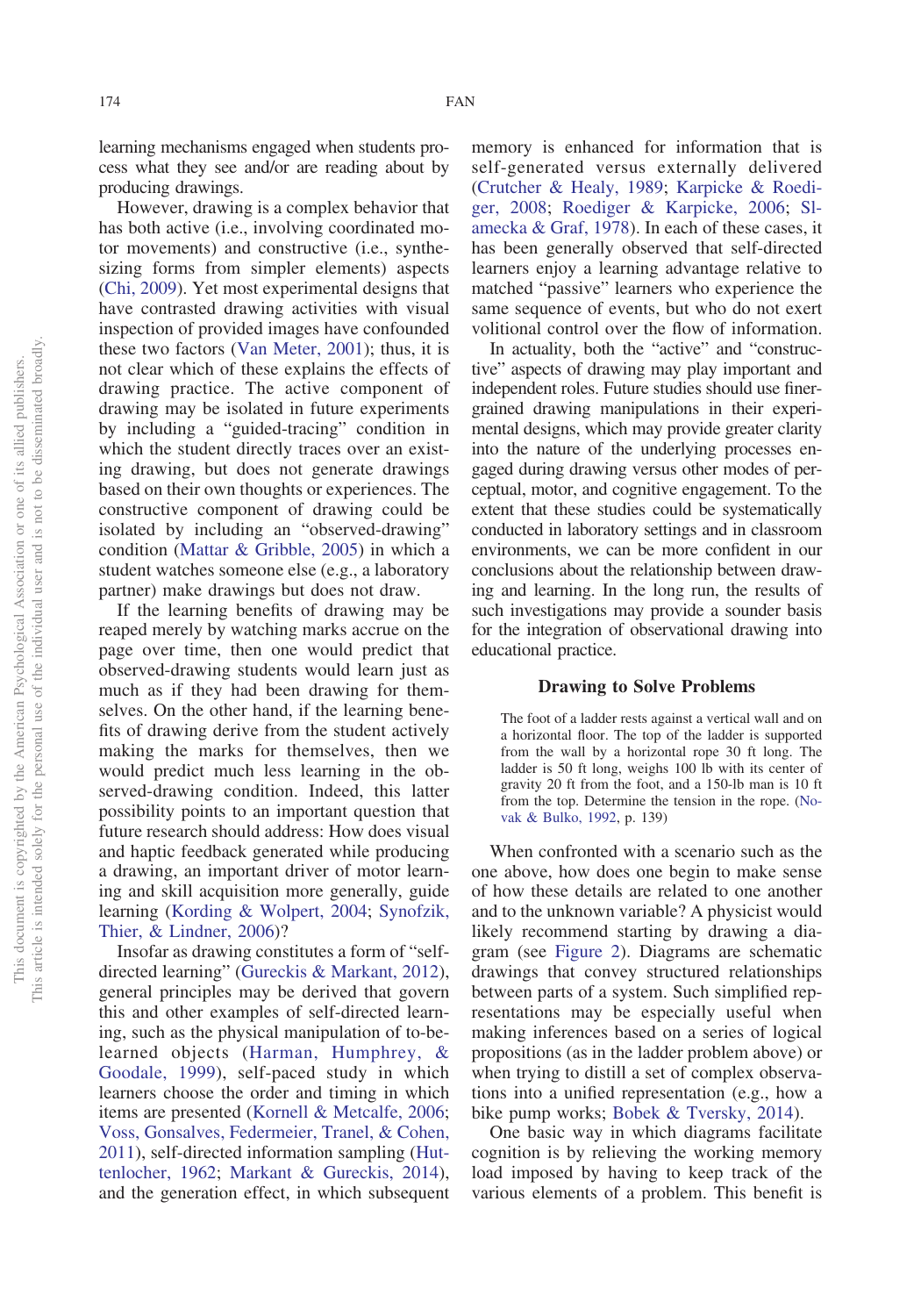

*Figure 2.* Diagram illustrating ladder problem stated in epigraph to this section. Adapted from "Uses of Diagrams in Solving Physics Problems," by G. Novak and W. Bulko, in *Reasoning With Diagrammatic Representations* (p. 139), edited by N. Hari Narayanan, 1992, Palo Alto, CA: Association for the Advancement of Artificial Intelligence. Copyright 1992 by the Association for the Advancement of Artificial Intelligence.

shared by other types of external representations (e.g., a shopping list, a phone directory) that can also serve as memory aids. Although this basic memory-storage function is obviously important, the focus of this section is on how drawing supports logical reasoning.

Diagrams can facilitate reasoning by converting effortful computational operations into easier perceptual tasks. In a pioneering laboratory study, Larkin and Simon (1987) directly compared the benefits of consulting a diagram versus verbal description in solving geometry and physics problems. Specifically, the authors examined how diagrams influenced three processes engaged during problem-solving: search, recognition, and inference. They found that searching for relevant information can be more efficient when consulting a well-structured diagram, and that diagrams can also make it easier to recognize familiar concepts than an equivalent verbal description. Moreover, to the extent that this information cued the next logical step in solving the problem, such diagrams also facilitated inference.

Another way in which graphical representations can support logical thinking is by actually restricting the set of (erroneous) possibilities that are likely to be considered when reasoning from a premise. According to theories of graphical reasoning, a well-constructed diagram aids the "processability" of the logical relations by constraining the space of plausible implications to ones that are visually consistent with the diagram (e.g., perceiving "overlapping" vs. "exclusion" cases in Venn diagrams; Stenning & Oberlander, 1995).

How are diagrams used by experts to solve problems? Seminal work by Chi, Feltovich, and Glaser (1981) highlighted several differences between expert (i.e., advanced PhD candidates in physics) and novice (i.e., beginning undergraduate physics students) approaches to physics problems. The authors found that although both experts and novices perform similar operations while working on a problem, novices tended to focus on surface features of the problem (e.g., 'involves a block on an inclined plane') whereas experts tended to extract their deep structure (e.g., 'invoke Newton's Second Law'). Moreover, experts tended to have multiple routes to a solution, often producing a drawing to solve the problem and to finally double-check their work (Rosengrant, Van Heuvelen, & Etkina, 2009). On the other hand, novices tended to rely on the drawing only during problem-solving.

Related findings come from a study conducted by Egan and Schwartz (1979), who found that skilled electrical technicians reproduced symbolic representations of circuit diagrams according to the functional role of each circuit element (e.g., amplifier, rectifier, filter), whereas novice technicians tended to draw elements according to their spatial proximity in the diagram. This shows that the use of diagrams per se is not what distinguishes the problemsolving strategies of experts and novices. Rather, it is how diagrams are used that matters—as one of several tools to parse a problem and organize its parts, and to provide "sanity checks" that constrain problem interpretation and mitigate the risk of error.

Cox and Brna (1995) analyzed the "workscratchings" students produced while solving problems similar to those tested in the Graduate Record Examinations (GRE). They found that a large proportion of students drew diagrams dur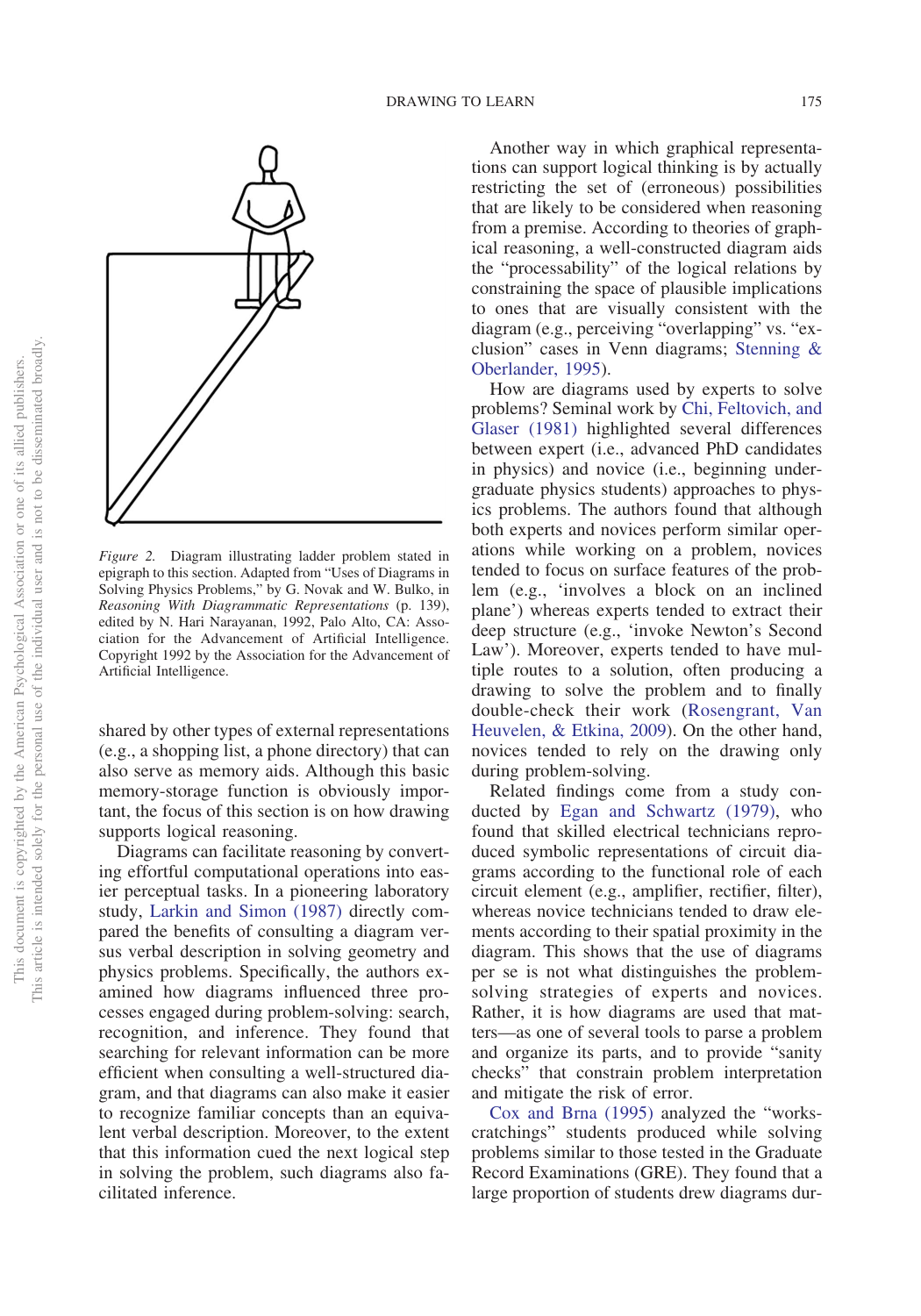ing the test, sometimes multiple diagrams at different stages in solving the same problem. However, whereas high-performing students switched between different diagrams in a directed manner, low-performing students tended to switch only when they were "stuck." Highperforming students also tended to switch more often for more difficult problems, especially while initially trying to make sense of a problem. The authors speculated that this initial proliferation of sketched diagrams may constitute a search through the student's representational repertoire for the most appropriate type of diagram for the current problem. In general, students who fully understood how to use a particular graphical convention (e.g., Euler diagram, matrix) tended to perform better, whereas students relying on idiosyncratic representations tended to do worse.

These findings support the idea that what distinguishes skilled problem-solving is the ability to tap a larger set of representational techniques and select among them according to the demands of the problem. That is, improving one's ability to solve problems may not depend on accumulating more facts or rote procedures, but on practicing representational skills. In the long run, greater integration of symbolic, verbal, and graphical representations in science curricula may help students grasp the deep commonalities that underlie these different ways of expressing a given concept, and leverage this understanding to solve new problems (diSessa, 2004).

#### **Drawing to Communicate**

Unlike our private mental images, our drawings are visible to everyone. Because of their shareability, drawing can be used in the service of facilitating scientific thinking in social contexts. Schwartz (1995) found that high-school students working in pairs to solve a problem were more likely to come up with abstract principles than students working alone. For example, in attempting to model the behavior of interlocking gears, pairs were more likely to derive a numerical parity rule than individuals, who tended to focus on the physical features of the system. Moreover, when facing a biological transmission problem, pairs tended to generate more abstract visualizations (e.g., directed graphs) than individuals, who tended to make more pictorial drawings. Schwartz (1995) speculated that these differences in the level of abstraction used by pairs versus individuals may be attributable to the need for members of the pair to negotiate a common representation that bridges their distinct perspectives, resulting in greater abstraction.

Such findings resonate with a much broader program of basic research examining how people spontaneously establish graphical conventions in the course of communicating with one another (Brennan & Clark, 1996; Fay, Garrod, Roberts, & Swoboda, 2010; Galantucci, 2005). One basic finding from a "music-drawing" paradigm used by Healey, Swoboda, Umata, and Katagiri (2001) is that enabling real-time interaction between participants (e.g., by allowing each pair member to erase or modify marks made by the other individual) promoted more abstract and generalizable graphical representations than in less-interactive conditions (e.g., pure turn-taking; Healey et al., 2001), in which partners tend to produce more figurative drawings. Using a similar paradigm with word cues, Fay et al. (2010) tracked pairs as they played several rounds of "Pictionary" with the same set of target items reappearing from round to round (e.g., "soap opera," "parliament"). People initially produced detailed drawings that directly resembled their referents; however, over successive rounds, fewer strokes were necessary to convey the same meaning, and the drawings became progressively more iconic/symbolic (Garrod, Fay, Lee, Oberlander, & MacLeod, 2007). Drawings produced by members of the same pair to refer to a given target became more similar to one another, whereas drawings of a given target were highly variable across pairs, suggesting that the resulting conventions depend on the specific history of interactions between communication partners (Fay et al., 2010).

Taken together, these studies provide converging evidence that rich social feedback plays a crucial role in refining graphical representations over repeated interactions; in the absence of this feedback, drawings can actually become more complex over time (Garrod et al., 2007; Hupet & Chantraine, 1992). One as yet untested implication of these findings for classroom practice is that relative to traditional lecture formats, more bidirectional communication between students and teachers may better promote student engagement and learning. One way this communication could be mediated is through a shared (virtual or physical) "whiteboard" upon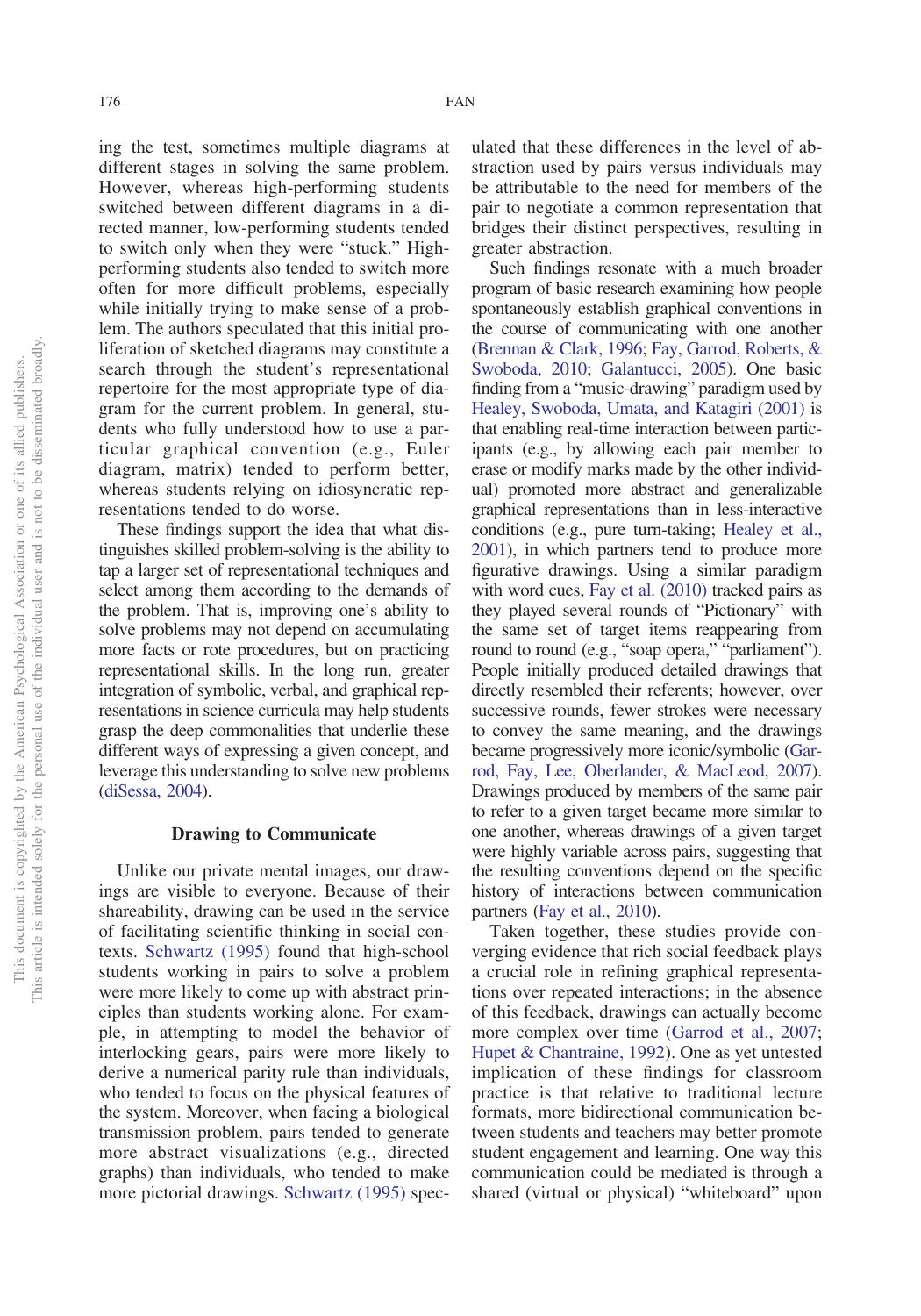which teachers and students could collaboratively provide information, ask questions, and resolve ambiguities in real time. Although this specific application of technology to mediate collaborative learning in physical classrooms has yet to be evaluated, exploring ways to apply basic research on graphical communication to real-world learning is in general a fruitful direction for future translational research.

### **Drawing to Explain**

Drawing can function as a communication tool even in noninteractive social contexts. For example, generating an explanation of a concept can have the effect of inducing deeper conceptual understanding in the explainer as well as the (implied) explainee. In a pioneering experiment by Chi, Bassok, Lewis, Reimann, and Glaser (1989), students first studied worked-out examples of physics problems. Students who tended to generate many explanations to themselves (i.e., elaborate upon the components of the solution and relate them to the principles described in the textbook) tended to perform better on a separate set of new problems than students who did not self-explain. In follow-up experiments, students read a passage about the human circulatory system (Chi, De Leeuw, Chiu, & LaVancher, 1994). Some students were prompted to generate an explanation to them-

selves after reading each line, whereas other students read the text twice but did not selfexplain. The authors found that students who were prompted to self-explain showed greater mastery of the material in the posttest than those who were not, suggesting that actively explaining one's emerging understanding of the material under study can enhance learning outcomes. Bobek and Tversky (2014) built on these findings by directly comparing the effectiveness of generating a visual explanation (i.e., by drawing a diagram, Figure 3a) versus generating a verbal one (i.e., writing a paragraph, Figure 3b) when learning about a natural phenomenon (i.e., how a bike pump works, and the difference between ionic and covalent bonds). Although both groups benefited from generating explanations, the visual-explanation group performed better than the verbal-explanation group in the delayed posttest. This shows that explanatory drawing can confer a learning benefit above and beyond that of verbal explanation at least under some circumstances. The authors speculated that one possible reason for this difference is that visual explanations may more readily provide explicit checks for completeness and coherence, as well as a platform for simulating how function is derived from structure (Bobek & Tversky, 2014).

Although the benefits of self-explaining are intuitive (Fonseca & Chi, 2011; Siegler, 2002),



You the handel and push the pistic take chanber. The inlet valve is pushed  $+$ hnough  $+he$  $+h_{c}$ bottom of the chamber and  $\ddot{+}$  $the$ pushed into the bike through the outlet  $\cdot$ of air building up in the cylinder<br>we to open when the inlet value valve. The pressure Favies the  $H(e +$ valve down lit eloses. When the inlet valve is going  $9012$  $i +$  opens. . p

*Figure 3.* Example of (a) visual and (b) verbal explanations generated by students to communicate understanding of how a bike pump works. From "Creating Visual Explanations Improves Learning," by E. Bobek and B. Tversky, in *Proceedings of the 36th Annual Conference of the Cognitive Science Society* (p. 207), edited by P. Bello, M. Guarini, M. McShane, & B. Scassellati, 2014, Austin, TX: Cognitive Science Society. Copyright 2014 by the Cognitive Science Society.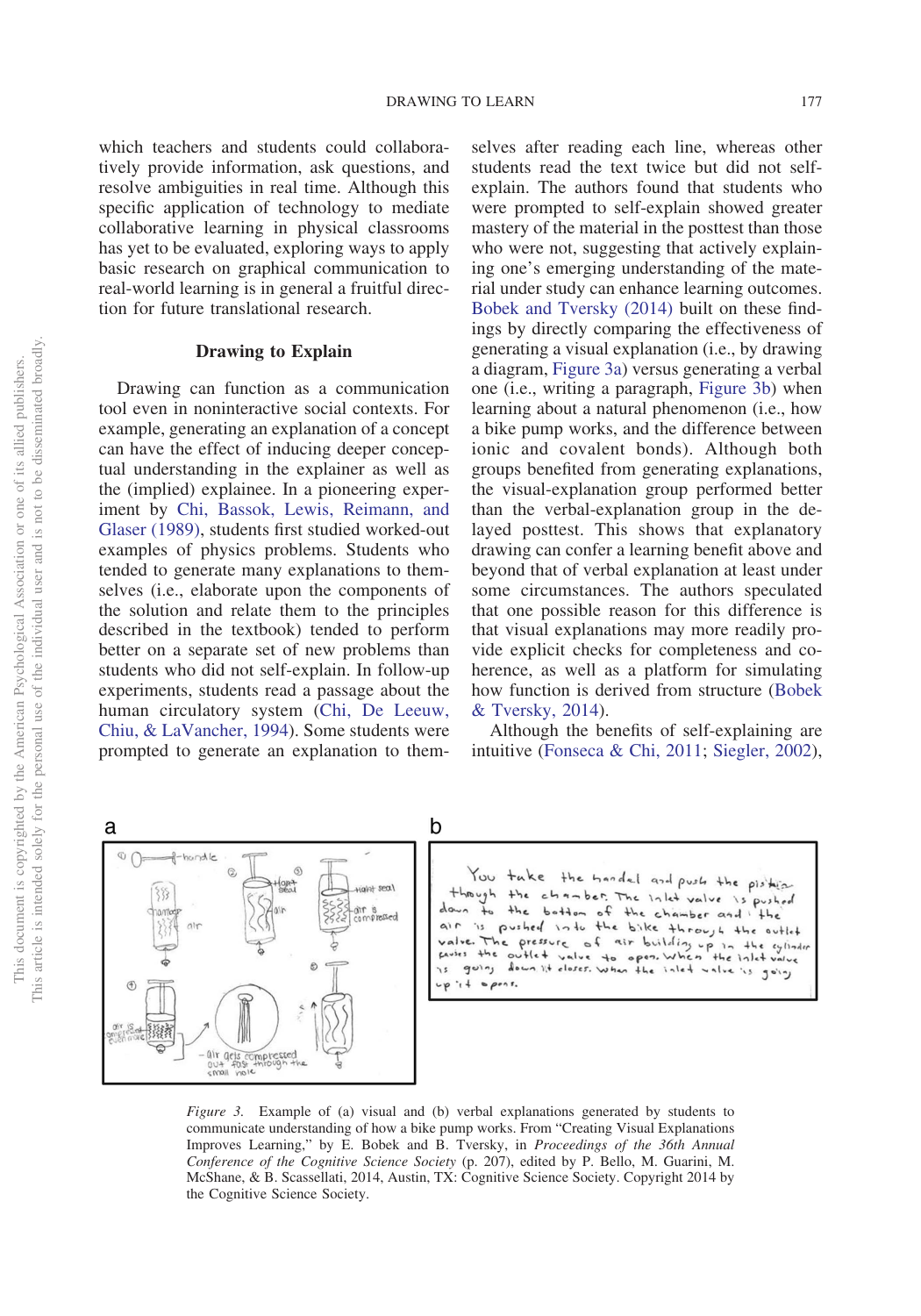recent work suggests that generating explanations can also lead a learner astray. In one study examining the effects of generating explanations in the context of category learning, participants (college-aged) were prompted to explain why each exemplar they saw was a member of one category or another. Williams, Lombrozo, and Rehder (2013) found that explaining led participants to overgeneralize based on their own explanations, allowing them to notice broad patterns, but preventing them from noticing patterns that involved exceptions. In a separate study, participants (5 year olds) were prompted to explain what kinds of objects they thought would set off a fictional "blicket detector." Consistent with previous work (Williams & Lombrozo, 2013), children were more likely to appeal to the patterns that explained more of their observations. However, when this pattern was at odds with children's prior knowledge (or assumptions) about which objects would trigger the detector, self-explaining made them less likely to generalize the pattern that explained more observations, suggesting that the act of generating an explanation increased the relative weight of prior knowledge in this inductive reasoning task (Walker, Williams, Lombrozo, & Gopnik, 2012).

In light of these findings, a logical direction for future studies would be to examine the cognitive benefits and potential pitfalls of drawing to explain, providing a fuller picture of the functional role of explanation in cognition. For instance, what are the costs associated with generating incorrect diagrams based on a biased or incomplete construal of the problem (Beth, de Jongh, & de Jongh-Kearl, 1970)? Another direction would be to manipulate whether explanatory drawings are elicited earlier or later in the course of a science lesson that introduces a complex new concept. To the extent that early drawings will express prior knowledge to a greater degree, how does this "graphical scaffolding" enable or constrain subsequent learning?

## **Prospects for Graphical Literacy in Science Education**

When Balchin and Coleman (1966) made their case for the addition of "graphicacy" to the list of core intellectual skills championed within the U.S. education system, they may not have realized just how prescient their recommendation was. Today, we contend with vast quantities of information that stream over variegated channels, the flow of which we can control with a mere mouse click. Graphical representations, including pictures, tables, maps, graphs, and diagrams, help us to cope with this deluge of bits and symbols. When properly constructed, such visualizations are potent cognitive tools (Card et al., 1999; Milojevic et al., 2012; Munzner, 2015; Tversky et al., 2003) that help to organize this information and make it easier to see, at a glance, patterns that might have otherwise been hidden in the knots and folds of "raw" data. Given their versatility and pervasiveness, it may be more important than ever for educated citizens to develop the competencies to navigate such a visually dense world.

However, knowing how to read and interpret visualizations is only half of the story; graphical literacy also entails knowing how to make and adapt visualizations to address our questions and goals. This paper has focused on the cognitive affordances of one of the most basic of graphical techniques— drawing—as a window into how producing visualizations interacts with cognition more generally. Just as scientists generate graphs to think—to learn from observation, to reason about problems, to communicate and explain their findings to others—students learning how to think scientifically may stand to benefit by drawing as they observe, think, and communicate with one another in the classroom.

Can learning how to draw from observation enhance observational skills, perhaps through mechanisms similar to those that underlie visual learning from extensive observation alone? This is a fundamental question that should be addressed in future research because it is important for a deeper scientific understanding of the relationship between visual production and comprehension (Fan, Yamins, & Turk-Browne, in press) and of how graphical literacy can affect learning outcomes in real-world educational contexts. Effective interventions should be able to help students use their own drawings to identify gaps in their own knowledge, to reason logically about new problems, and to support collaborative scientific thinking. Ultimately, equipping students to think by creating visualizations may lead them to discover by their own hand not only truths about the present world they inhabit but also visions for a better world they could yet build.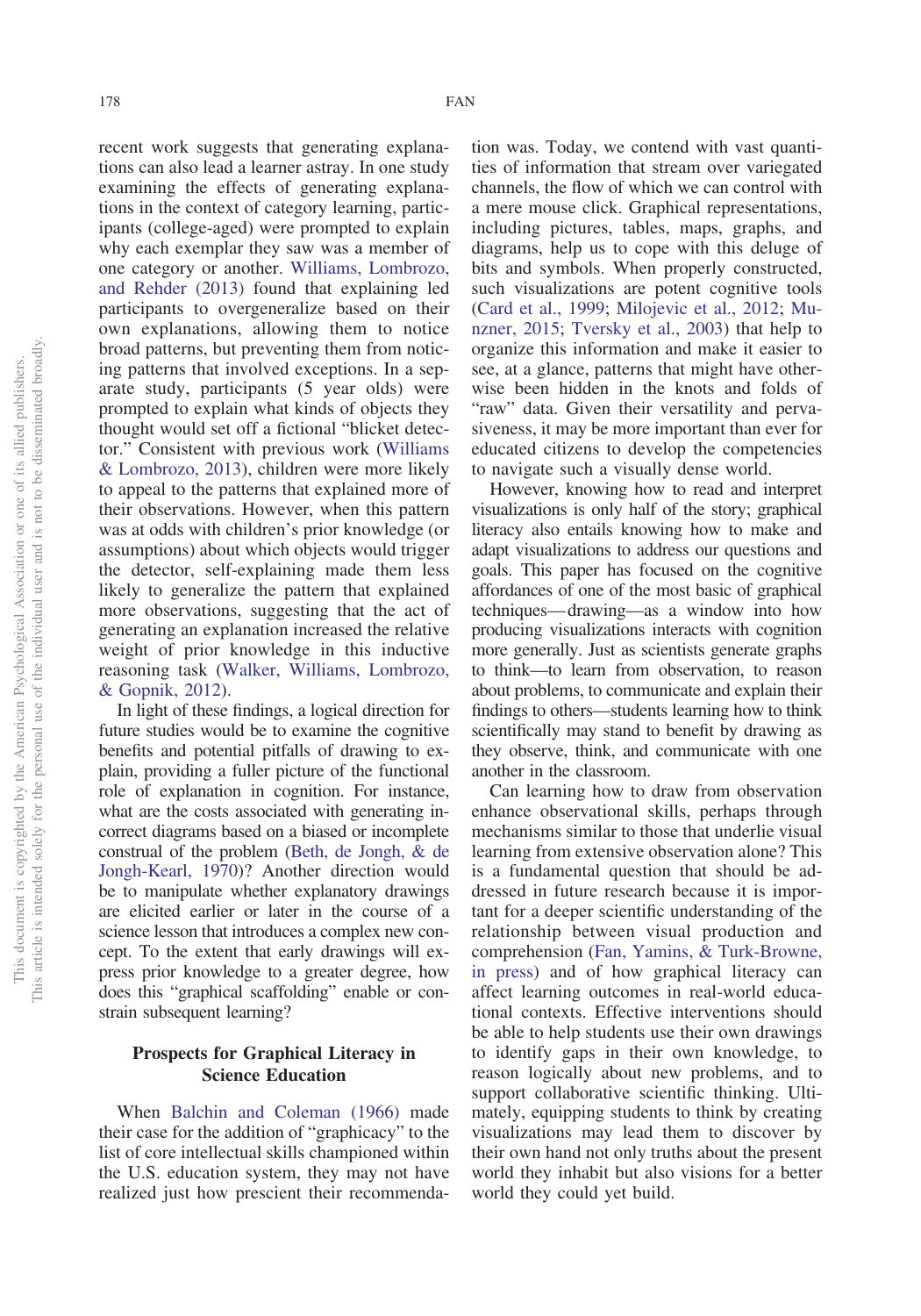#### **References**

- Ainsworth, S., Prain, V., & Tytler, R. (2011). Drawing to learn in science. *Science, 333,* 1096 –1097.
- Alesandrini, K. L. (1981). Pictorial–verbal and analytic– holistic learning strategies in science learning. *Journal of Educational Psychology, 73,* 358 – 368.
- Balchin, W., & Coleman, A. M. (1966). Graphicacy should be the fourth ace in the pack. *Cartographica: The International Journal for Geographic Information and Geovisualization, 3,* 23– 28. [http://dx.doi.org/10.3138/C7Q0-MM01-6161-](http://dx.doi.org/10.3138/C7Q0-MM01-6161-7315) [7315](http://dx.doi.org/10.3138/C7Q0-MM01-6161-7315)
- Beth, E. W., de Jongh, D. H. J., & de Jongh-Kearl, S. (1970). *Aspects of modern logic*. Rotterdam, The Netherlands: Springer.
- Bobek, E., & Tversky, B. (2014). Creating visual explanations improves learning. In P. Bello, M. Guarini, M. McShane, & B. Scassellati (Eds.), *Proceedings of the 36th Annual Conference of the Cognitive Science Society* (pp. 206 –211). Austin, TX: Cognitive Science Society.
- Brennan, S. E., & Clark, H. H. (1996). Conceptual pacts and lexical choice in conversation. *Journal of Experimental Psychology: Learning, Memory, and Cognition, 22,* 1482–1493. [http://dx.doi.org/](http://dx.doi.org/10.1037/0278-7393.22.6.1482) [10.1037/0278-7393.22.6.1482](http://dx.doi.org/10.1037/0278-7393.22.6.1482)
- Card, S. K., Mackinlay, J. D., & Shneiderman, B. (1999). *Readings in information visualization: Using vision to think*. San Francisco, CA: Morgan Kaufmann.
- Chi, M. T. H. (2009). Active-constructive-interactive: A conceptual framework for differentiating learning activities. *Topics in Cognitive Science, 1,* 73–105. [http://dx.doi.org/10.1111/j.1756-8765](http://dx.doi.org/10.1111/j.1756-8765.2008.01005.x) [.2008.01005.x](http://dx.doi.org/10.1111/j.1756-8765.2008.01005.x)
- Chi, M. T., Bassok, M., Lewis, M. W., Reimann, P., & Glaser, R. (1989). Self-explanations: How students study and use examples in learning to solve problems. *Cognitive Science, 13,* 145–182. [http://](http://dx.doi.org/10.1207/s15516709cog1302_1) [dx.doi.org/10.1207/s15516709cog1302\\_1](http://dx.doi.org/10.1207/s15516709cog1302_1)
- Chi, M., De Leeuw, N., Chiu, M., & LaVancher, C. (1994). Eliciting self-explanations improves understanding. *Cognitive Science: A Multidisciplinary Journal, 18,* 439 – 477.
- Chi, M. T., Feltovich, P. J., & Glaser, R. (1981). Categorization and representation of physics problems by experts and novices. *Cognitive Science, 5,* 121–152. [http://dx.doi.org/10.1207/](http://dx.doi.org/10.1207/s15516709cog0502_2) [s15516709cog0502\\_2](http://dx.doi.org/10.1207/s15516709cog0502_2)
- Coates, A. (1984). Observation and drawing: A justification for their inclusion in the primary school curriculum. *Journal of Art & Design Education, 3,* 191–202.
- Cox, R., & Brna, P. (1995). Supporting the use of external representations in problem solving: The

need for flexible learning environments. *Journal of Artificial Intelligence in Education, 6,* 239 –302.

- Crutcher, R., & Healy, A. (1989). Cognitive operations and the generation effect. *Journal of Experimental Psychology: Learning, Memory, and Cognition, 15,* 669 – 675. [http://dx.doi.org/10.1037/](http://dx.doi.org/10.1037/0278-7393.15.4.669) [0278-7393.15.4.669](http://dx.doi.org/10.1037/0278-7393.15.4.669)
- Daston, L., & Galison, P. (2010). *Objectivity*. Brooklyn, NY: Zone Books.
- Dempsey, B. C., & Betz, B. J. (2001). Biological drawing a scientific tool for learning. *The American Biology Teacher, 63,* 271–281. [http://dx.doi.org/10.1662/](http://dx.doi.org/10.1662/0002-7685%282001%29063%5B0271:BDASTF%5D2.0.CO;2) [0002-7685\(2001\)063\[0271:BDASTF\]2.0.CO;2](http://dx.doi.org/10.1662/0002-7685%282001%29063%5B0271:BDASTF%5D2.0.CO;2)
- Dikmenli, M. (2015). Misconceptions of cell division held by student teachers in biology: A drawing analysis. *Scientific Research and Essays, 5,* 235–247.
- Dirnberger, J. M., McCullagh, S., & Howick, T. (2005). Writing & drawing in the naturalist's journal: Reviving the tradition of the naturalist's journal as an effective learning tool. *Science Teacher (Normal, IL), 72,* 38 – 42.
- diSessa, A. A. (2004). Metarepresentation: Native competence and targets for instruction. *Cognition and Instruction, 22,* 293–331. [http://dx.doi.org/](http://dx.doi.org/10.1207/s1532690xci2203_2) [10.1207/s1532690xci2203\\_2](http://dx.doi.org/10.1207/s1532690xci2203_2)
- Donovan, M. S., Bransford, J. D., & Pellegrino, J. W. (Eds.) (1999). *How people learn: Bridging research and practice*. Washington, DC: National Academies Press.
- Dove, J. E., Everett, L. A., & Preece, P. F. W. (1999). Exploring a hydrological concept through children's drawings. *International Journal of Science Education, 21,* 485– 497. [http://dx.doi.org/](http://dx.doi.org/10.1080/095006999290534) [10.1080/095006999290534](http://dx.doi.org/10.1080/095006999290534)
- Egan, D. E., & Schwartz, B. J. (1979). Chunking in recall of symbolic drawings. *Memory & Cognition, 7,* 149 –158. [http://dx.doi.org/10.3758/](http://dx.doi.org/10.3758/BF03197595) [BF03197595](http://dx.doi.org/10.3758/BF03197595)
- Ehrlén, K. (2009). Drawings as representations of children's conceptions. *International Journal of Science Education, 31,* 41–57. [http://dx.doi.org/](http://dx.doi.org/10.1080/09500690701630455) [10.1080/09500690701630455](http://dx.doi.org/10.1080/09500690701630455)
- Fan, J., Yamins, D., & Turk-Browne, N. (in press). Common object representations for visual recognition and production. In *Proceedings of the 37th Annual Conference of the Cognitive Science Society*.
- Fay, N., Garrod, S., Roberts, L., & Swoboda, N. (2010). The interactive evolution of human communication systems. *Cognitive Science, 34,* 351– 386. [http://dx.doi.org/10.1111/j.1551-6709.2009](http://dx.doi.org/10.1111/j.1551-6709.2009.01090.x) [.01090.x](http://dx.doi.org/10.1111/j.1551-6709.2009.01090.x)
- Fish, J., & Scrivener, S. (1990). Amplifying the mind's eye: Sketching and visual cognition. *Leonardo, 23,* 117–126. [http://dx.doi.org/10.2307/](http://dx.doi.org/10.2307/1578475) [1578475](http://dx.doi.org/10.2307/1578475)
- Fisher, B., Green, T. M., & Arias-Hernández, R. (2011). Visual analytics as a translational cogni-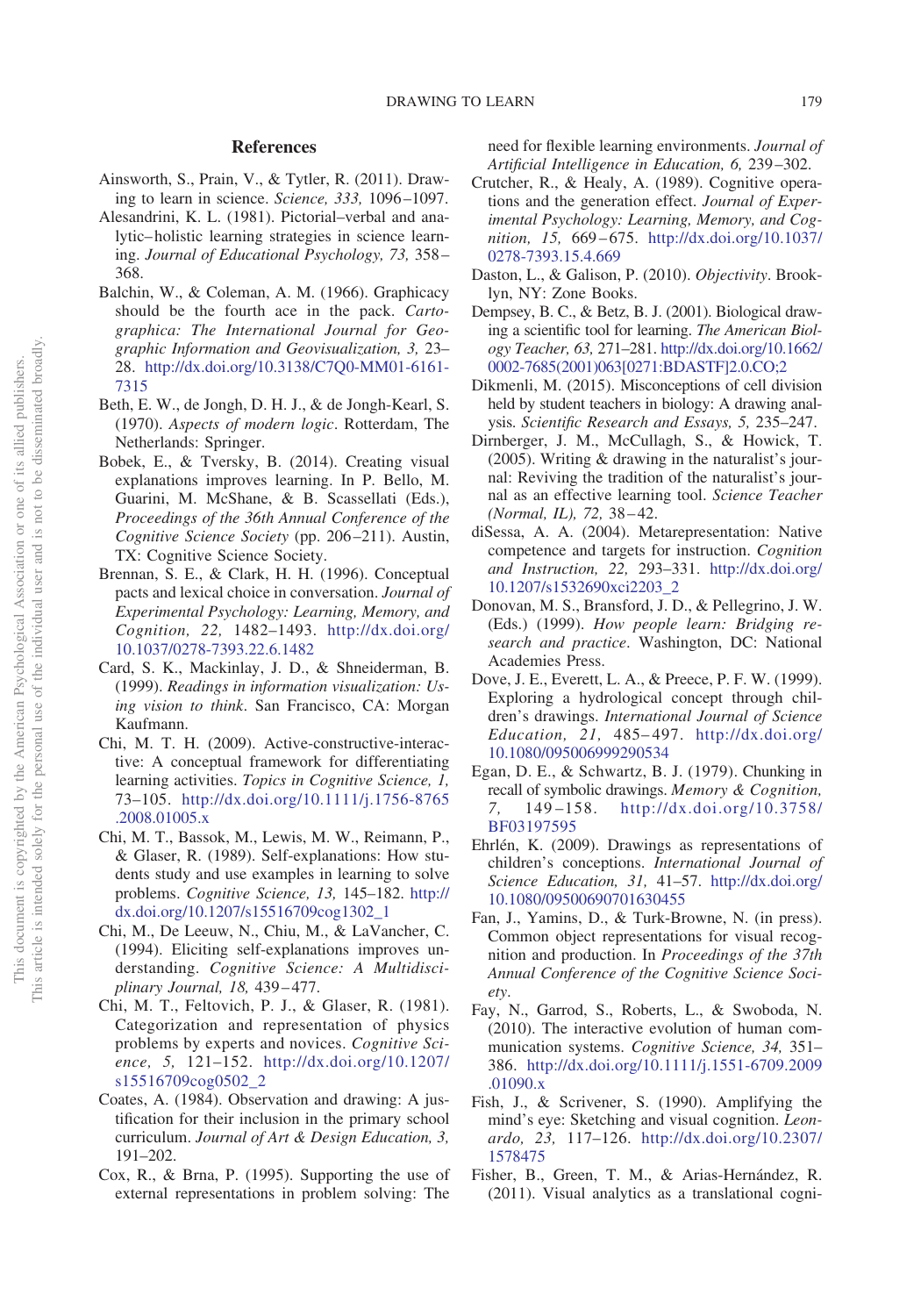tive science. *Topics in Cognitive Science, 3,* 609 – 625. [http://dx.doi.org/10.1111/j.1756-8765.2011](http://dx.doi.org/10.1111/j.1756-8765.2011.01148.x) [.01148.x](http://dx.doi.org/10.1111/j.1756-8765.2011.01148.x)

- Fonseca, B., & Chi, M. (2011). The self-explanation effect: A constructive learning activity. In R. Mayer & P. Alexander (Eds.), *The handbook of research on learning and instruction* (pp. 270– 321). London, United Kingdom: Routledge.
- Fry, E. (1981). Graphical literacy. *Journal of Reading, 24,* 383–389.
- Galantucci, B. (2005). An experimental study of the emergence of human communication systems. *Cognitive Science, 29,* 737–767. [http://dx.doi.org/](http://dx.doi.org/10.1207/s15516709cog0000_34) [10.1207/s15516709cog0000\\_34](http://dx.doi.org/10.1207/s15516709cog0000_34)
- Garrod, S., Fay, N., Lee, J., Oberlander, J., & Macleod, T. (2007). Foundations of representation: Where might graphical symbol systems come from? *Cognitive Science, 31,* 961–987. [http://dx](http://dx.doi.org/10.1080/03640210701703659) [.doi.org/10.1080/03640210701703659](http://dx.doi.org/10.1080/03640210701703659)
- Goldstone, R. L. (1998). Perceptual learning. *Annual Review of Psychology, 49,* 585– 612. [http://dx.doi](http://dx.doi.org/10.1146/annurev.psych.49.1.585) [.org/10.1146/annurev.psych.49.1.585](http://dx.doi.org/10.1146/annurev.psych.49.1.585)
- Gooding, D. C. (2010). Visualizing scientific inference. *Topics in Cognitive Science, 2,* 15–35. [http://](http://dx.doi.org/10.1111/j.1756-8765.2009.01048.x) [dx.doi.org/10.1111/j.1756-8765.2009.01048.x](http://dx.doi.org/10.1111/j.1756-8765.2009.01048.x)
- Greene, T. R. (1989). Children's understanding of class inclusion hierarchies: The relationship between external representation and task performance. *Journal of Experimental Child Psychology, 48,* 62– 89. [http://dx.doi.org/10.1016/0022-](http://dx.doi.org/10.1016/0022-0965%2889%2990041-6) [0965\(89\)90041-6](http://dx.doi.org/10.1016/0022-0965%2889%2990041-6)
- Gureckis, T. M., & Markant, D. B. (2012). Selfdirected learning: A cognitive and computational perspective. *Perspectives on Psychological Science, 7,* 464 – 481. [http://dx.doi.org/10.1177/](http://dx.doi.org/10.1177/1745691612454304) [1745691612454304](http://dx.doi.org/10.1177/1745691612454304)
- Hall, V. C., Bailey, J., & Tillman, C. (1997). Can student-generated illustrations be worth ten thousand words? *Journal of Educational Psychology, 89,* 677– 681. [http://dx.doi.org/10.1037/0022-0663](http://dx.doi.org/10.1037/0022-0663.89.4.677) [.89.4.677](http://dx.doi.org/10.1037/0022-0663.89.4.677)
- Harman, K. L., Humphrey, G. K., & Goodale, M. A. (1999). Active manual control of object views facilitates visual recognition. *Current Biology, 9,* 1315–1318. [http://dx.doi.org/10.1016/S0960-](http://dx.doi.org/10.1016/S0960-9822%2800%2980053-6) [9822\(00\)80053-6](http://dx.doi.org/10.1016/S0960-9822%2800%2980053-6)
- Healey, P., Swoboda, N., Umata, I., & Katagiri, Y. (2001). Representational form and communicative use. In J. D. Moore & K. Stenning (Eds.), *Proceedings of the 23rd Annual Conference of the* Cognitive Science Society (pp. 411-416). London, United Kingdom: Erlbaum.
- Hupet, M., & Chantraine, Y. (1992). Changes in repeated references: Collaboration or repetition effects? *Journal of Psycholinguistic Research, 21,* 485– 496.
- Huttenlocher, J. (1962). Effects of manipulation of attributes on efficiency of concept formation. *Psychological Reports, 10,* 503–509.
- Johnson, C., Moorhead, R., Munzner, T., Pfister, H., Rheingans, P., & Yoo, T. S. (2005). *NIH-NSF visualization research challenges report*. Los Alamitos, CA: IEEE Press.
- Karpicke, J. D., & Roediger, H. L., III. (2008). The critical importance of retrieval for learning. *Science, 319,* 966 –968. [http://dx.doi.org/10.1126/](http://dx.doi.org/10.1126/science.1152408) [science.1152408](http://dx.doi.org/10.1126/science.1152408)
- Kindfield, A. C. (1994). Biology diagrams: Tools to think with. *Journal of the Learning Sciences, 3,* 1–36. [http://dx.doi.org/10.1207/s15327809jls0301\\_1](http://dx.doi.org/10.1207/s15327809jls0301_1)
- Körding, K. P., & Wolpert, D. M. (2004). Bayesian integration in sensorimotor learning. *Nature, 427,* 244 –247. <http://dx.doi.org/10.1038/nature02169>
- Kornell, N., & Metcalfe, J. (2006). Study efficacy and the region of proximal learning framework. *Journal of Experimental Psychology: Learning, Memory, and Cognition, 32,* 609 – 622.
- Köse, S. (2008). Diagnosing student misconceptions: Using drawings as a research method. *World Applied Sciences Journal, 3,* 283–293.
- Landin, J. (2011). *Perceptual drawing as a learning tool in a college biology laboratory* (Unpublished doctoral dissertation). North Carolina State University, Raleigh, NC.
- Larkin, J., & Simon, H. (1987). Why a diagram is (sometimes) worth ten thousand words. *Cognitive Science: A Multidisciplinary Journal, 11,* 65–100.
- Lesgold, A. M., Levin, J. R., Shimron, J., & Guttmann, J. (1975). Pictures and young children's learning from oral prose. *Journal of Educational Psychology, 67,* 636 – 642.
- Leslie, C. W. (1980). *Nature drawing: A tool for learning*. Dubuque, IA: Kendall Hunt.
- Marietta College. (n.d.). *Lab: Mitosis in onion root tip cells* [Lab worksheet]. Retrieved from [http://](http://www.marietta.edu/%7Ebiol/introlab/Onion%20root%20mitosis.pdf) [www.marietta.edu/~biol/introlab/Onion%20root%](http://www.marietta.edu/%7Ebiol/introlab/Onion%20root%20mitosis.pdf) [20mitosis.pdf](http://www.marietta.edu/%7Ebiol/introlab/Onion%20root%20mitosis.pdf)
- Markant, D. B., & Gureckis, T. M. (2014). Is it better to select or to receive? Learning via active and passive hypothesis testing. *Journal of Experimental Psychology: General, 143,* 94 –122.
- Martínez-Peña, M. B., & Gil-Quílez, M. J. (2014). Drawings as a tool for understanding geology in the environment. *Journal of Geoscience Education, 62,* 701–713. [http://dx.doi.org/10.5408/13-](http://dx.doi.org/10.5408/13-001.1) [001.1](http://dx.doi.org/10.5408/13-001.1)
- Mattar, A. A. G., & Gribble, P. L. (2005). Motor learning by observing. *Neuron, 46,* 153–160. <http://dx.doi.org/10.1016/j.neuron.2005.02.009>
- Mayer, R. E., Bove, W., Bryman, A., Mars, R., & Tapangco, L. (1996). When less is more: Meaningful learning from visual and verbal summaries of science textbook lessons. *Journal of Educa-*